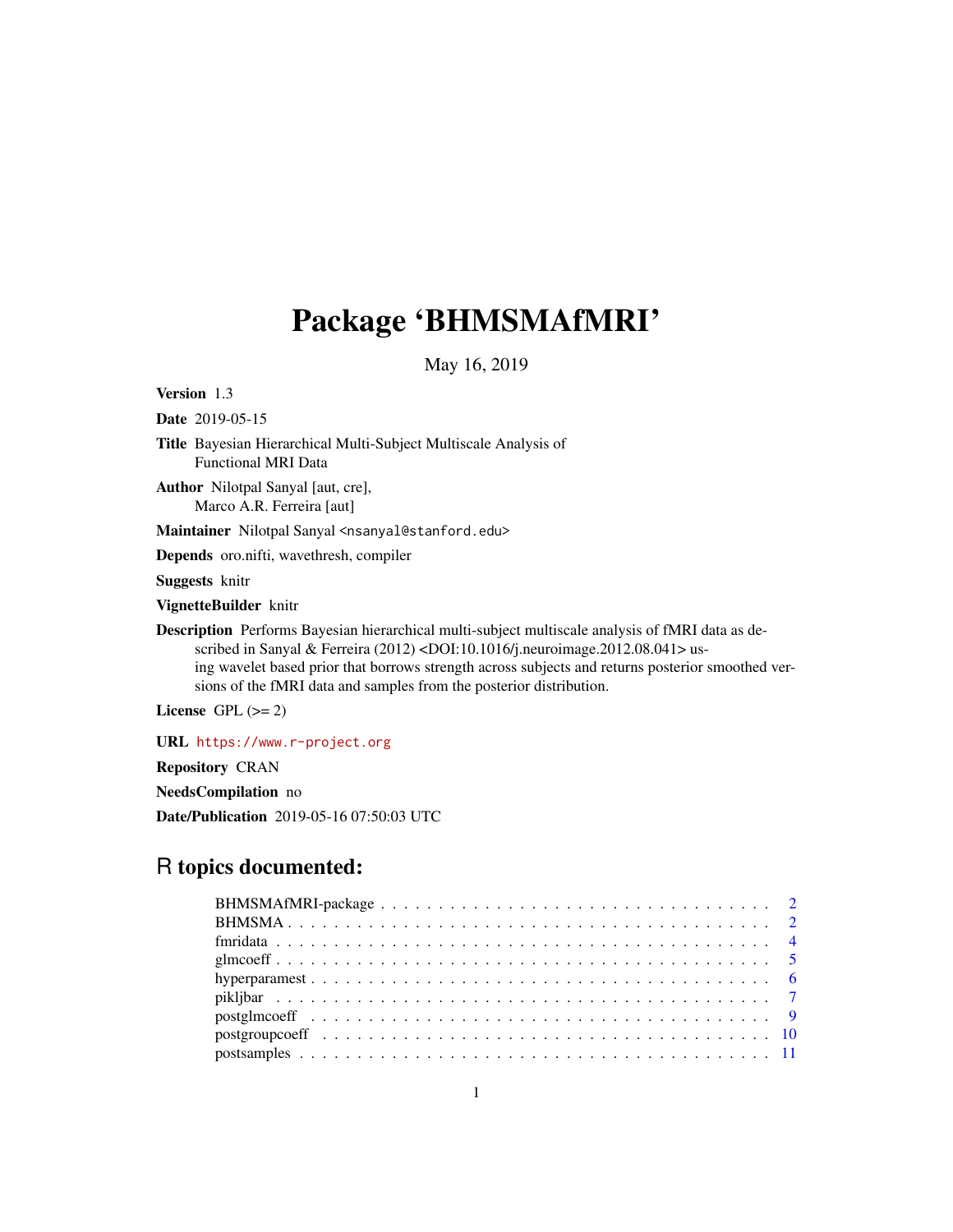#### <span id="page-1-0"></span> $2 \t\t BHMSMA$

| Index |  |  |  |  |  |  |  |  |  |  |  |  |  |  |  |  |  |  | 18 |
|-------|--|--|--|--|--|--|--|--|--|--|--|--|--|--|--|--|--|--|----|

BHMSMAfMRI-package *Bayesian Hierarchical Multi-Subject Multiscale Analysis of Functional MRI Data*

#### Description

Performs BHMSMA (Sanyal & Ferreira, 2012) of fMRI data using wavelet based prior that borrows strength across subjects and returns posterior smoothed versions of the fMRI data and samples from the posterior distribution. Currently considers 2D slices only.

#### Details

| Package: | <b>BHMSMAfMRI</b> |
|----------|-------------------|
| Type:    | Package           |
| Version: | 1.3               |
| Date:    | 2019-05-15        |
| License: | $GPL (= 2)$       |

### Author(s)

Nilotpal Sanyal <nsanyal@stanford.edu>, Marco Ferreira <marf@vt.edu>

## References

Sanyal, Nilotpal, and Ferreira, Marco A.R. (2012). Bayesian hierarchical multi-subject multiscale analysis of functional MRI data. Neuroimage, 63, 3, 1519-1531.

| <b>BHMSMA</b> | Bayesian hierarchical multi-subject multiscale analysis of functional |
|---------------|-----------------------------------------------------------------------|
|               | MRI data                                                              |

## Description

Performs BHMSMA (Sanyal & Ferreira, 2012) of fMRI data using wavelet based prior that borrows strength across subjects and returns posterior smoothed versions of the fMRI data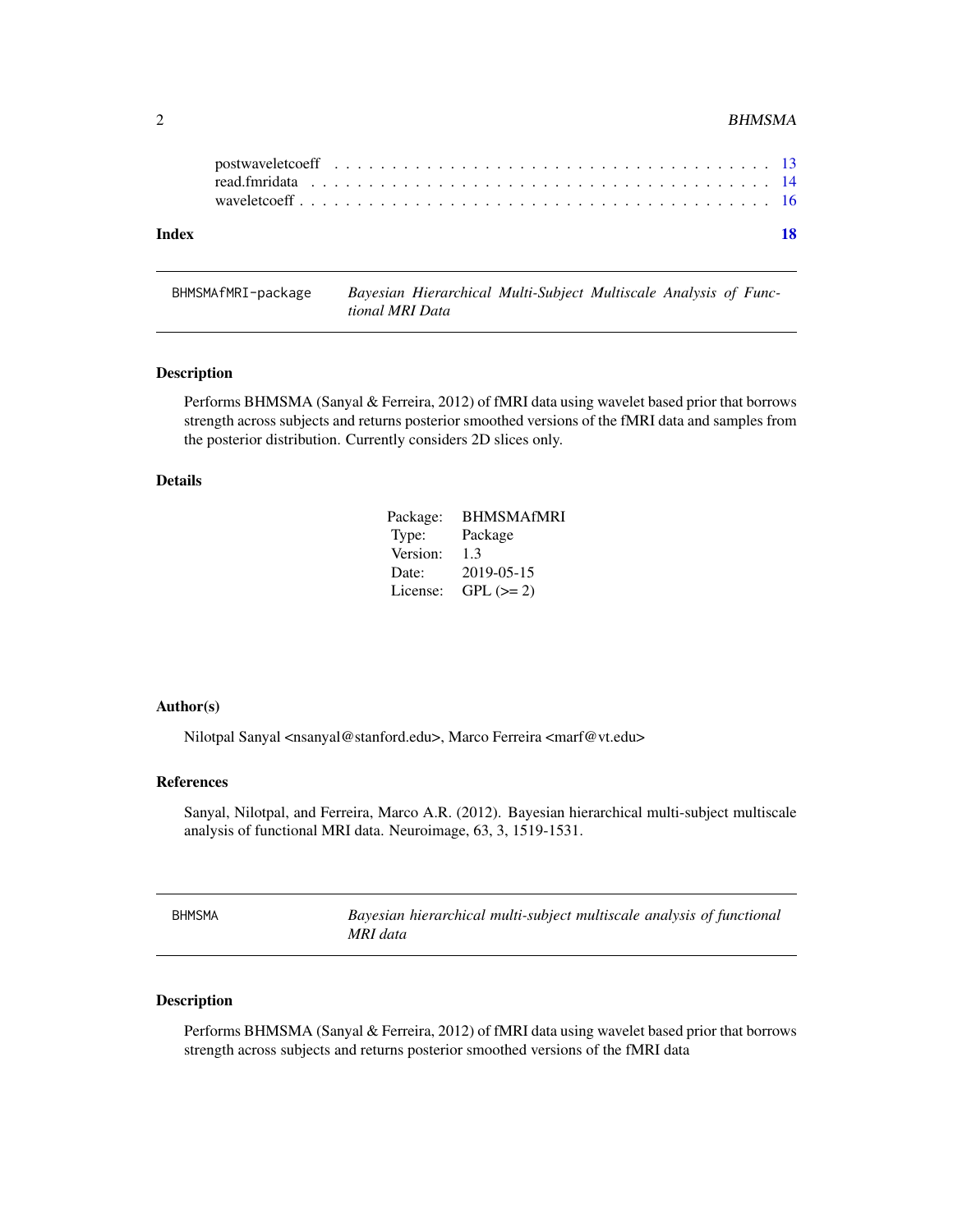#### BHMSMA 3

#### Usage

```
BHMSMA(nsubject, grid, Data, DesignMatrix, TrueCoeff=NULL, analysis,
wave.family="DaubLeAsymm", filter.number=6, bc="periodic")
```
#### **Arguments**

| nsubject      | Number of subjects included in the analysis.                                                                                                                                                                    |
|---------------|-----------------------------------------------------------------------------------------------------------------------------------------------------------------------------------------------------------------|
| grid          | The number of voxels in one row (or, one column) of the brain slice of interest.<br>Must be a power of 2. The total number of voxels is grid <sup>1</sup> 2. The maximum grid<br>value for this package is 512. |
| Data          | The data in form of an array with dimension (nsubject, grid, grid, ntime), where<br>ntime is the size of the time series for each voxel.                                                                        |
| DesignMatrix  | The design matrix used to generate the data.                                                                                                                                                                    |
| TrueCoeff     | If available, the true GLM coefficients in form of an array with dimension (nsub-<br>ject, grid, grid). By default, NULL.                                                                                       |
| analysis      | "MSA" or "SSA", depending on whether performing multi-subject analysis or<br>single subject analysis.                                                                                                           |
| wave.family   | The family of wavelets to use - "DaubExPhase" or "DaubLeAsymm". Default<br>is "DaubLeAsymm".                                                                                                                    |
| filter.number | The number of vanishing moments of the wavelet. By default 6.                                                                                                                                                   |
| bc            | The boundary condition to use - "periodic" or "symmetric". Default is "peri-<br>odic".                                                                                                                          |

## Details

The wavelet computations are performed by using R package 'wavethresh'. For details, check wavethresh package help.

## Value

A list containing the following.

GLMCoeffStandardized

An array of dimension (nsubject, grid, grid), containing for each subject the standardized GLM coefficients obtained by fitting GLM to the time-series corresponding to the voxels.

#### GLMEstimatedSE

An array of dimension (nsubject, grid, grid), containing for each subject the estimated standard errors of the GLM coefficients.

WaveletCoefficientMatrix

A matrix of dimension (nsubject, grid^2-1), containing for each subject the wavelet coefficients of all levels stacked together (by the increasing order of resolution level).

hyperparam A vector containing the estimates of the six hyperparameters.

hyperparamVar Estimated covariance matrix of the hyperparameters.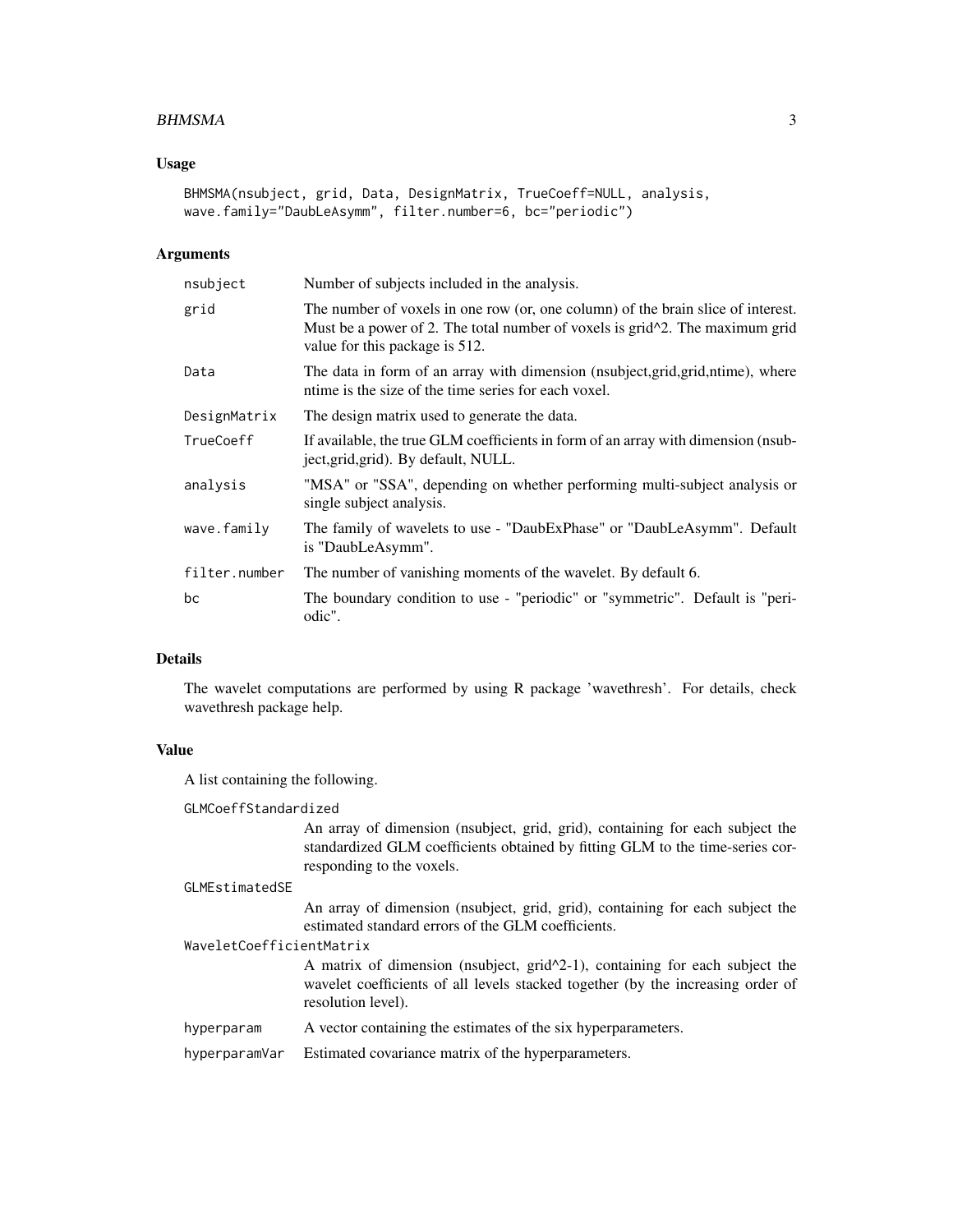<span id="page-3-0"></span>

| pklj.bar             | A matrix of dimension (nsubject, $grid^2-1$ ), containing the piklj bar values (see<br>Reference for details).                                                                                           |
|----------------------|----------------------------------------------------------------------------------------------------------------------------------------------------------------------------------------------------------|
| PostMeanWaveletCoeff |                                                                                                                                                                                                          |
|                      | A matrix of size (nsubject, $grid^2-1$ ), containing for each subject the posterior<br>mean of the wavelet coefficients of all levels stacked together (by the increasing<br>order of resolution level). |
| GLMcoeffposterior    |                                                                                                                                                                                                          |
|                      | An array of dimension (nsubject, grid, grid), containing for each subject the<br>posterior means of the standardized GLM coefficients.                                                                   |
| MSE                  | MSE of the posterior estimates of the GLM coefficients, if the true values of the<br>GLM coefficients are available.                                                                                     |

## Author(s)

Nilotpal Sanyal <nsanyal@stanford.edu>, Marco Ferreira <marf@vt.edu>

#### References

Sanyal, Nilotpal, and Ferreira, Marco A.R. (2012). Bayesian hierarchical multi-subject multiscale analysis of functional MRI data. Neuroimage, 63, 3, 1519-1531.

## Examples

```
# Should take less than a minute to run
nsubject <- 3
grid <-8ntime <-4Data <- array(rnorm(3*8*8*4),dim=c(3,8,8,4))
DesignMatrix <- cbind(c(1,0,1,0), c(1,1,1,1))
analysis <- "multi"
BHMSMA.multi <- BHMSMA(nsubject, grid, Data, DesignMatrix, TrueCoeff=NULL, analysis)
```
fmridata *A simulated fMRI data for 3 subjects*

### Description

A simulated fMRI data containing true regression coefficients images for three subjects and design matrix

## Usage

data(fmridata)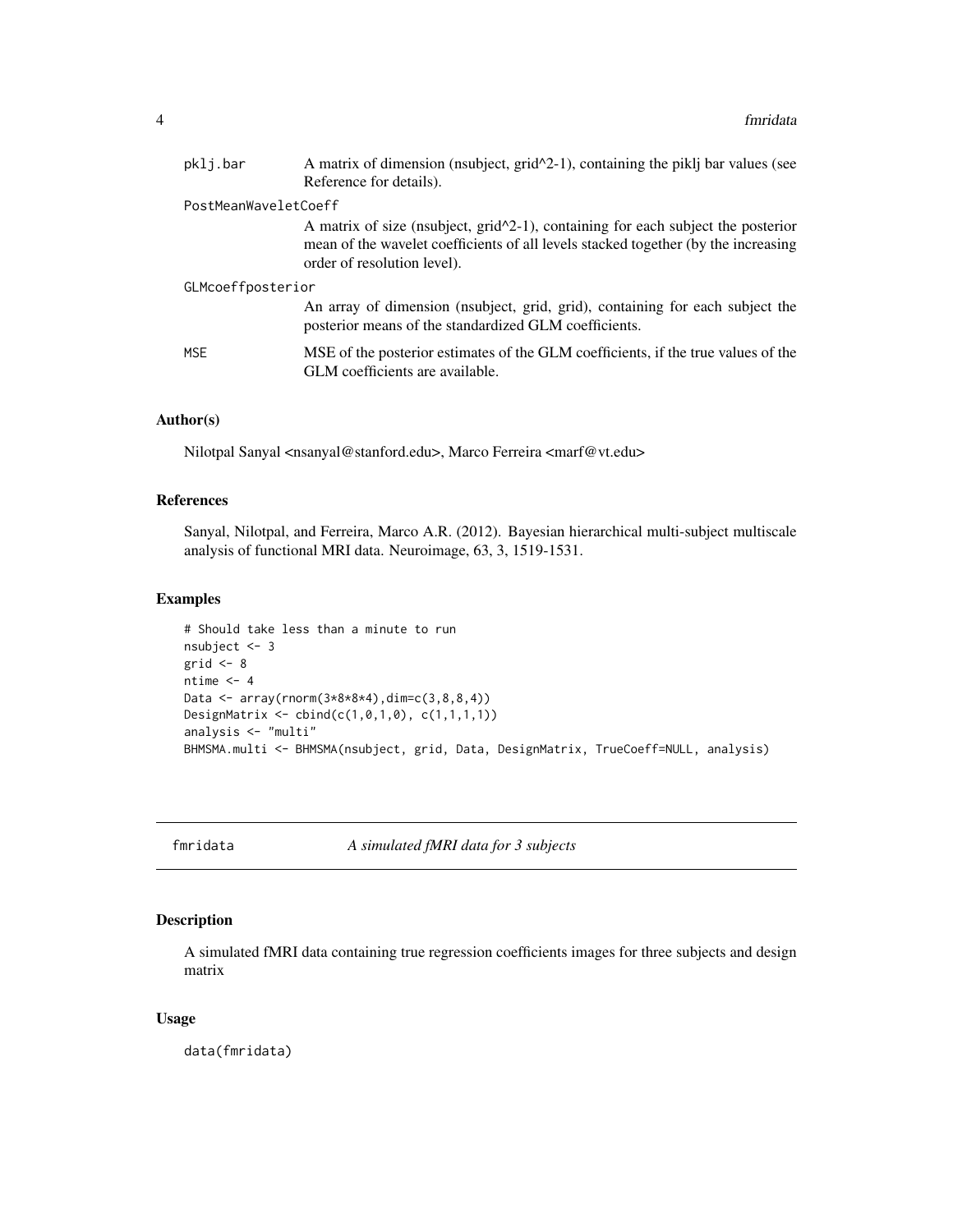#### <span id="page-4-0"></span>glmcoeff 5

## Format

A list containing the following.

- grid =32. The image dimension is 32 by 32.
- nsubject = 3.
- TrueCoeff An array of dimension (3,32,32), containing the true regression coefficients for the 3 subjects.
- DesignMatrix A matrix with 9 columns and 2 rows. The first column is a column of ones.

#### Details

This dataset contains only the true coefficients. The noisy fMRI data, which are generated by adding Gaussian random noise to these true coefficients, are included in the extdata directory within the package directory. The function *read.fmridata* can be used to read those data files. The true coefficients and the noisy data both are generated using the R package neuRosim. The following specifications were used to generate the data: total time=18, onsets=seq $(1,18,by=8)$ , durations=1, TR=2, effectsize=1, hrf="double-gamma", regions=3, radius= $c(1,1,1)$ , form="sphere", fading=1, SNR=1.5, noise="white". The centers of the activation regions were chosen manually. For information regarding the specifications, see neuRosim help.

| glmcoeff | Fit GLM to the data time-series and obtain GLM coefficients along |
|----------|-------------------------------------------------------------------|
|          | with standard error estimates                                     |

## **Description**

Fits General Linear Model to the time-series corresponding to each voxel in the data and returns the standardized GLM coefficients and their standard error estimates.

#### Usage

```
glmcoeff(nsubject, grid, Data, DesignMatrix)
```
#### Arguments

| nsubject     | Number of subjects included in the analysis.                                                                                                                                                          |
|--------------|-------------------------------------------------------------------------------------------------------------------------------------------------------------------------------------------------------|
| grid         | The number of voxels in one row (or, one column) of the brain slice of interest.<br>Must be a power of 2. The total number of voxels is $grid^2$ . The maximum grid<br>value for this package is 512. |
| Data         | The data in form of an array with dimension (nsubject, grid, grid, ntime), where<br>ntime is the size of the time series for each voxel.                                                              |
| DesignMatrix | The design matrix used to generate the data.                                                                                                                                                          |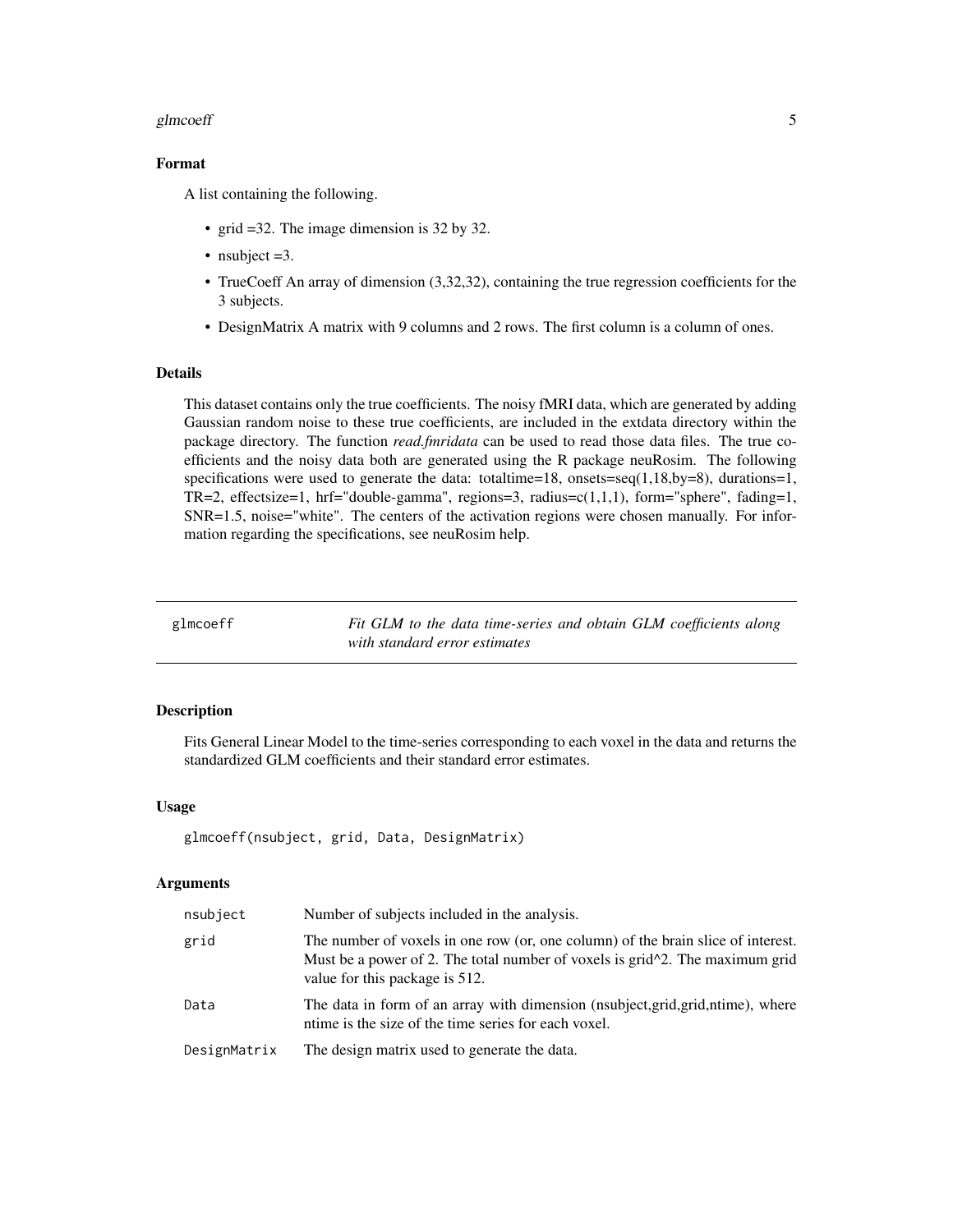## <span id="page-5-0"></span>Value

A list containing the following.

#### GLMCoeffStandardized

An array of dimension (nsubject, grid, grid), containing for each subject the standardized GLM coefficients obtained by fitting GLM to the time-series corresponding to the voxels.

#### GLMEstimatedSE

An array of dimension (nsubject, grid, grid), containing for each subject the estimated standard errors of the GLM coefficients.

#### Author(s)

Nilotpal Sanyal <nsanyal@stanford.edu>, Marco Ferreira <marf@vt.edu>

## References

Friston, K.J., Holmes, A.P., Worsley, K.J., Poline, J., Frith, C.D., Frackowiak, R.S.J., 1994. Statistical parametric maps in functional imaging: a general linear approach. Hum. Brain Mapp. 2 (4), 189-210.

#### Examples

```
nsubject <- 3
grid <-8Data <- array(dim=c(3,8,8,10),rnorm(3*8*8*10))
DesignMatrix \leq cbind( c(rep(c(1,0),5)), rep(1,10) )
glm.fit <- glmcoeff(nsubject, grid, Data, DesignMatrix)
dim(glm.fit$GLMCoeffStandardized)
#[1] 3 8 8
```

|  | hyperparamest |
|--|---------------|
|--|---------------|

Get the estimates of the hyperparameters of the BHMSME model *along with the estimate of their covariance matrix.*

## Description

Computes the MLEs of the hyperparameters of the BHMSME model following an empirical Bayes approach and the estimate of the covariance matrix of the hyperparameters.

#### Usage

```
hyperparamest(nsubject, grid, WaveletCoefficientMatrix, analysis)
```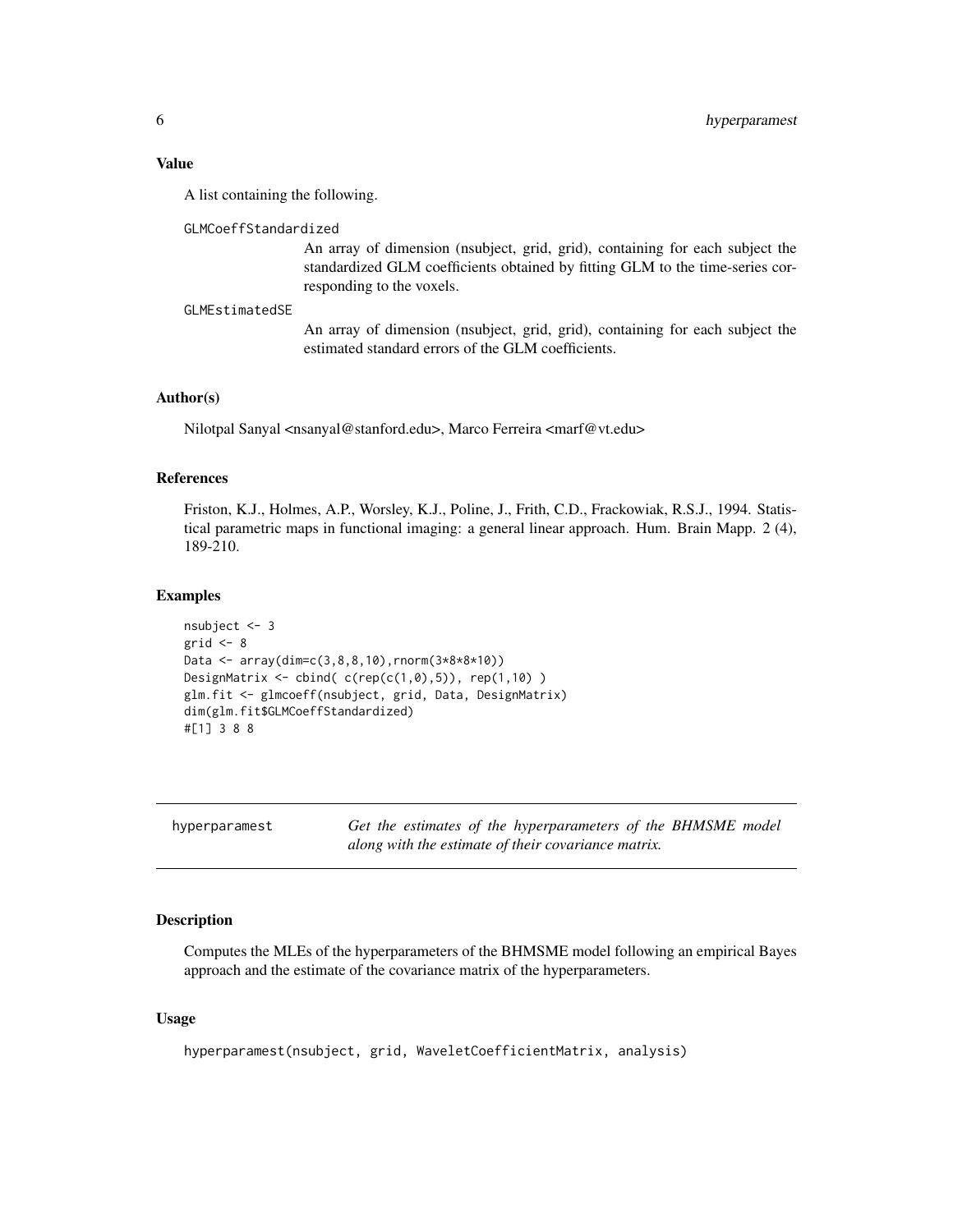#### <span id="page-6-0"></span>pikljbar 7

## Arguments

| nsubject                 | Number of subjects included in the analysis.                                                                                                                                                                    |  |  |  |  |
|--------------------------|-----------------------------------------------------------------------------------------------------------------------------------------------------------------------------------------------------------------|--|--|--|--|
| grid                     | The number of voxels in one row (or, one column) of the brain slice of interest.<br>Must be a power of 2. The total number of voxels is grid <sup>1</sup> 2. The maximum grid<br>value for this package is 512. |  |  |  |  |
| WaveletCoefficientMatrix |                                                                                                                                                                                                                 |  |  |  |  |
|                          | A matrix of dimension (nsubject, $grid^2-1$ ), containing for each subject the<br>wavelet coefficients of all levels stacked together (by the increasing order of<br>resolution level).                         |  |  |  |  |
| analysis                 | "multi" or "single", depending on whether performing multi-subject analysis or<br>single subject analysis.                                                                                                      |  |  |  |  |

## Value

A list containing the following.

| hyperparam    | A vector containing the estimates of the six hyperparameters of the BHMSME<br>model. |
|---------------|--------------------------------------------------------------------------------------|
| hyperparamVar | Estimated covariance matrix of the hyperparameters.                                  |

## Author(s)

Nilotpal Sanyal <nsanyal@stanford.edu>, Marco Ferreira <marf@vt.edu>

#### References

Sanyal, Nilotpal, and Ferreira, Marco A.R. (2012). Bayesian hierarchical multi-subject multiscale analysis of functional MRI data. Neuroimage, 63, 3, 1519-1531.

## Examples

```
nsubject <- 3
grid <-8WaveletCoefficientMatrix <- array(dim=c(3,63), rnorm(3*63))
analysis <- "multi"
hyper.est <- hyperparamest(nsubject, grid, WaveletCoefficientMatrix, analysis)
```
pikljbar *Compute the piklj bar values of the BHMSMA model using Newton Cotes algorithm*

## Description

Computes the values of piklj bar of the BHMSMA model using Newton Cotes algorithm. For details, check References.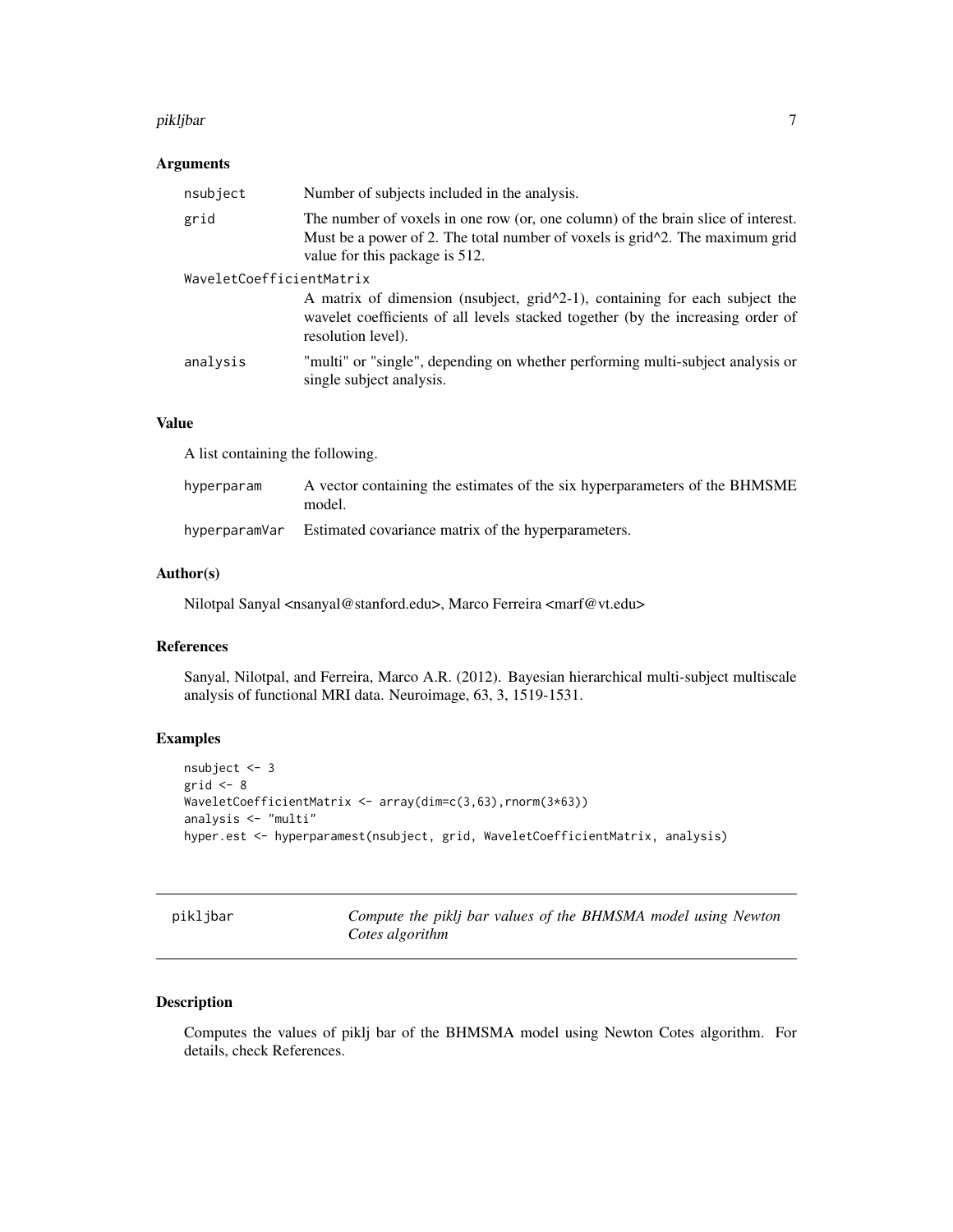#### Usage

pikljbar(nsubject, grid, WaveletCoefficientMatrix, hyperparam, analysis)

## Arguments

| nsubject                 | Number of subjects included in the analysis.                                                                                                                                                          |  |  |  |  |
|--------------------------|-------------------------------------------------------------------------------------------------------------------------------------------------------------------------------------------------------|--|--|--|--|
| grid                     | The number of voxels in one row (or, one column) of the brain slice of interest.<br>Must be a power of 2. The total number of voxels is $grid^2$ . The maximum grid<br>value for this package is 512. |  |  |  |  |
| WaveletCoefficientMatrix |                                                                                                                                                                                                       |  |  |  |  |
|                          | A matrix of dimension (nsubject, $grid^2-1$ ), containing for each subject the<br>wavelet coefficients of all levels stacked together (by the increasing order of<br>resolution level).               |  |  |  |  |
| hyperparam               | A vector containing the estimates of the six hyperparameters.                                                                                                                                         |  |  |  |  |
| analysis                 | "MSA" or "SSA", depending on whether performing multi-subject analysis or<br>single subject analysis.                                                                                                 |  |  |  |  |
|                          |                                                                                                                                                                                                       |  |  |  |  |

## Value

A list containing the following.

| pklj.bar |  |  | A matrix of dimension (nsubject, $grid^2-1$ ), containing the piklj bar values. |
|----------|--|--|---------------------------------------------------------------------------------|
|----------|--|--|---------------------------------------------------------------------------------|

## Author(s)

Nilotpal Sanyal <nsanyal@stanford.edu>, Marco Ferreira <marf@vt.edu>

## References

Sanyal, Nilotpal, and Ferreira, Marco A.R. (2012). Bayesian hierarchical multi-subject multiscale analysis of functional MRI data. Neuroimage, 63, 3, 1519-1531.

## Examples

```
nsubject <- 3
grid <-8WaveletCoefficientMatrix <- matrix(nrow=3,ncol=63)
for(i in 1:3)
WaveletCoefficientMatrix[i,] <- rnorm(63)
hyperparam <- rep(.1,6)
analysis <- "multi"
piklj.bar <- pikljbar(nsubject, grid, WaveletCoefficientMatrix, hyperparam, analysis)
dim(piklj.bar$pklj.bar)
#[1] 3 63
```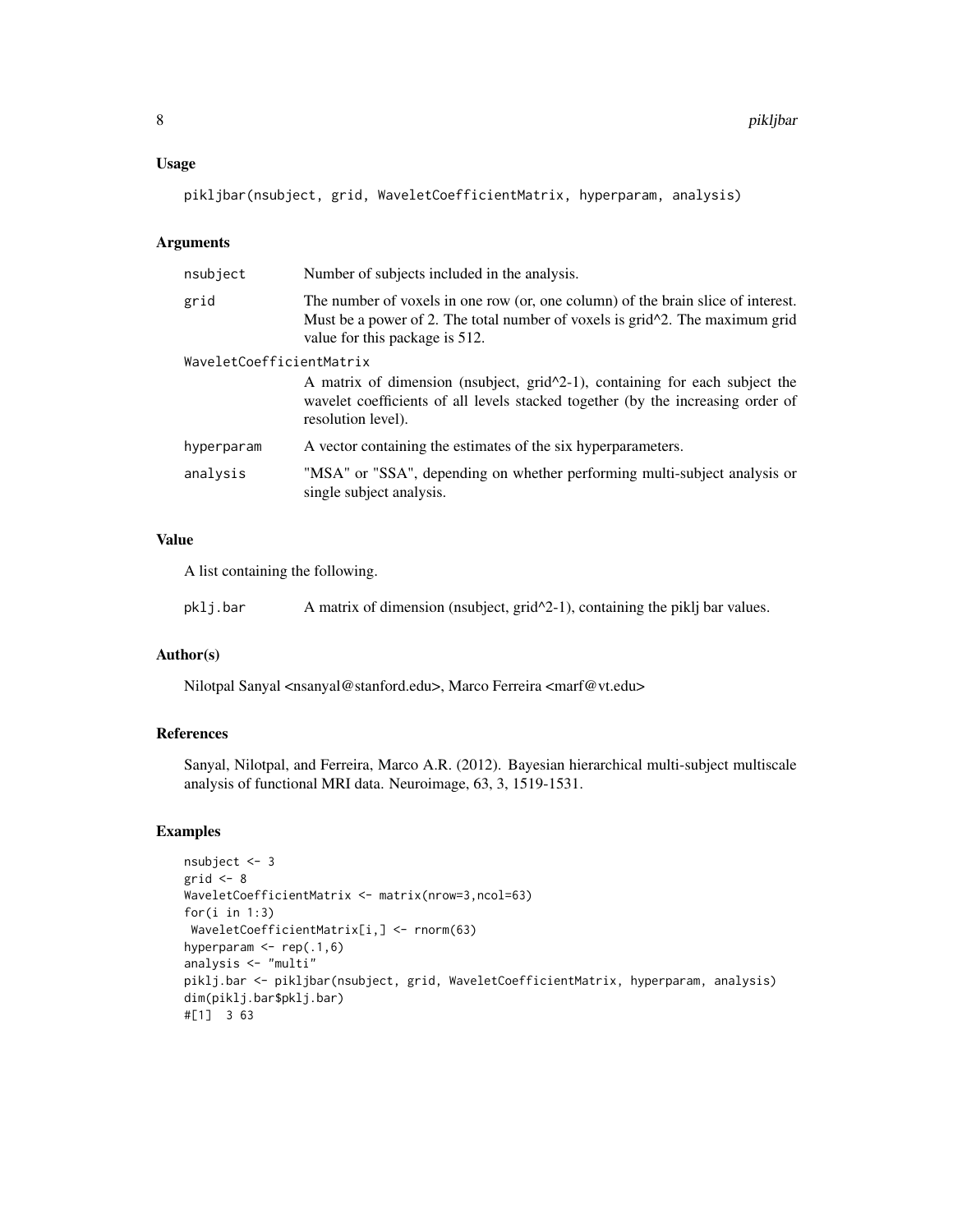<span id="page-8-0"></span>postglmcoeff *Obtain the posterior mean of the GLM coefficients using the posterior mean of the wavelet coefficients.*

## Description

Computes the posterior mean of the GLM coefficients using the posterior mean of the wavelet coefficients by means of inverse discrete wavelet transform.

#### Usage

```
postglmcoeff(nsubject, grid, GLMCoeffStandardized, PostMeanWaveletCoeff,
wave.family="DaubLeAsymm", filter.number=6, bc="periodic")
```
#### Arguments

| nsubject             | Number of subjects included in the analysis.                                                                                                                                                                                       |
|----------------------|------------------------------------------------------------------------------------------------------------------------------------------------------------------------------------------------------------------------------------|
| grid                 | The number of voxels in one row (or, one column) of the brain slice of interest.<br>Must be a power of 2. The total number of voxels is grid <sup><math>\lambda</math></sup> 2. The maximum grid<br>value for this package is 512. |
| GLMCoeffStandardized |                                                                                                                                                                                                                                    |
|                      | An array of dimension (nsubject, grid, grid), containing for each subject the<br>standardized GLM coefficients obtained by fitting GLM to the time-series cor-<br>responding to the voxels.                                        |
| PostMeanWaveletCoeff |                                                                                                                                                                                                                                    |
|                      | A matrix of size (nsubject, $grid^2-1$ ), containing for each subject the posterior<br>mean of the wavelet coefficients of all levels stacked together (by the increasing<br>order of resolution level).                           |
| wave.family          | The family of wavelets to use - "DaubExPhase" or "DaubLeAsymm". Default<br>is "DaubLeAsymm".                                                                                                                                       |
| filter.number        | The number of vanishing moments of the wavelet. By default 6.                                                                                                                                                                      |
| bc                   | The boundary condition to use - "periodic" or "symmetric". Default is "peri-<br>odic".                                                                                                                                             |

## Details

The wavelet reconstruction is performed by using R package 'wavethresh'. For details, check wavethresh package help.

## Value

A list containing the following.

GLMcoeffposterior

An array of dimension (nsubject, grid, grid), containing for each subject the posterior means of the standardized GLM coefficients.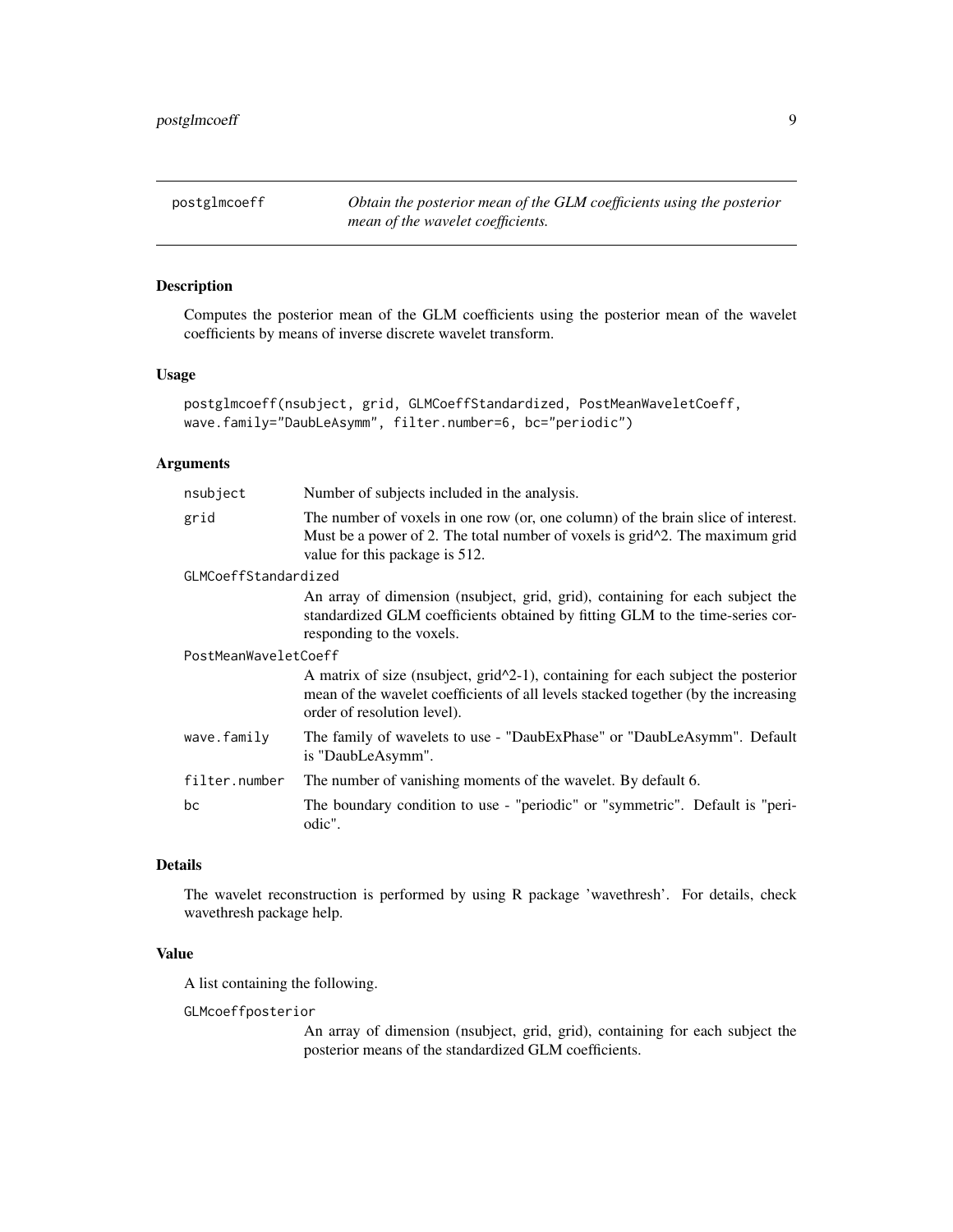## Author(s)

Nilotpal Sanyal <nsanyal@stanford.edu>, Marco Ferreira <marf@vt.edu>

#### Examples

```
nsubject <- 3
grid <-8GLMCoeffStandardized <- array(rnorm(3*8*8),dim=c(3,8,8))
PostMeanWaveletCoeff <- array(rnorm(3*63),dim=c(3,63))
postglm.coeff <- postglmcoeff(nsubject, grid, GLMCoeffStandardized, PostMeanWaveletCoeff)
dim(postglm.coeff$GLMcoeffposterior)
#[1] 3 8 8
```
postgroupcoeff *Obtain posterior group coefficients using the BHMSMA methodology.*

## Description

Computes posterior group coefficients using the BHMSMA methodology.

## Usage

```
postgroupcoeff( nsubject, grid, GLMCoeffStandardized, PostMeanWaveletCoeff,
wave.family="DaubLeAsymm", filter.number=6, bc="periodic" )
```
## Arguments

| nsubject             | Number of subjects included in the analysis.                                                                                                                                                                                       |
|----------------------|------------------------------------------------------------------------------------------------------------------------------------------------------------------------------------------------------------------------------------|
| grid                 | The number of voxels in one row (or, one column) of the brain slice of interest.<br>Must be a power of 2. The total number of voxels is grid <sup><math>\lambda</math></sup> 2. The maximum grid<br>value for this package is 512. |
| GLMCoeffStandardized |                                                                                                                                                                                                                                    |
|                      | An array of dimension (nsubject, grid, grid), containing for each subject the<br>standardized GLM coefficients obtained by fitting GLM to the time-series cor-<br>responding to the voxels.                                        |
| PostMeanWaveletCoeff |                                                                                                                                                                                                                                    |
|                      | A matrix of size (nsubject, $grid^2-1$ ), containing for each subject the posterior<br>mean of the wavelet coefficients of all levels stacked together (by the increasing<br>order of resolution level).                           |
| wave.family          | The family of wavelets to use - "DaubExPhase" or "DaubLeAsymm". Default<br>is "DaubLeAsymm".                                                                                                                                       |
| filter.number        | The number of vanishing moments of the wavelet. By default 6.                                                                                                                                                                      |
| bc                   | The boundary condition to use - "periodic" or "symmetric". Default is "peri-<br>odic".                                                                                                                                             |

<span id="page-9-0"></span>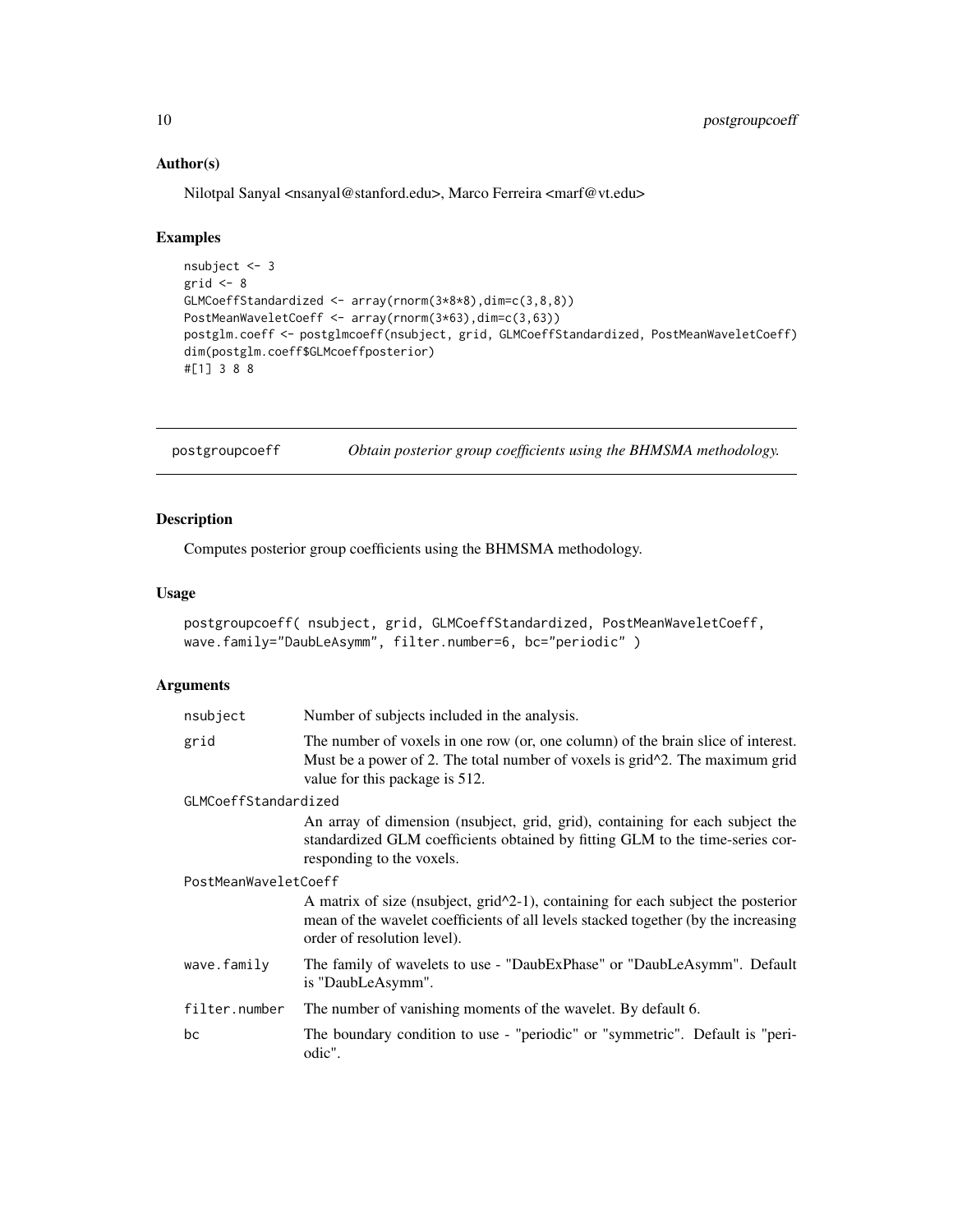#### <span id="page-10-0"></span>postsamples and the set of the set of the set of the set of the set of the set of the set of the set of the set of the set of the set of the set of the set of the set of the set of the set of the set of the set of the set

## Details

The wavelet computations are performed by using R package 'wavethresh'. For details, check wavethresh package help.

## Value

A list containing the following.

groupcoeff A matrix of dimension (grid, grid), containing the posterior group coefficients obtained by BHMSMA methodology.

## Author(s)

Nilotpal Sanyal <nsanyal@stanford.edu>, Marco Ferreira <marf@vt.edu>

## References

Sanyal, Nilotpal, and Ferreira, Marco A.R. (2012). Bayesian hierarchical multi-subject multiscale analysis of functional MRI data. Neuroimage, 63, 3, 1519-1531.

#### Examples

```
nsubject <- 3
grid <-8GLMCoeffStandardized <- array(rnorm(3*8*8),dim=c(3,8,8))
PostMeanWaveletCoeff <- array(rnorm(3*63),dim=c(3,63))
post.groupcoeff <- postgroupcoeff( nsubject, grid, GLMCoeffStandardized, PostMeanWaveletCoeff)
dim(post.groupcoeff$groupcoeff)
#[1] 8 8
```
postsamples *Generate samples from the posterior distribution of the GLM coefficients.*

#### Description

Generates samples from the posterior distribution of the GLM coefficients.

## Usage

```
postsamples(nsample, nsubject, grid, GLMCoeffStandardized, WaveletCoefficientMatrix,
hyperparam, pklj.bar, analysis, wave.family="DaubLeAsymm", filter.number=6, bc="periodic")
```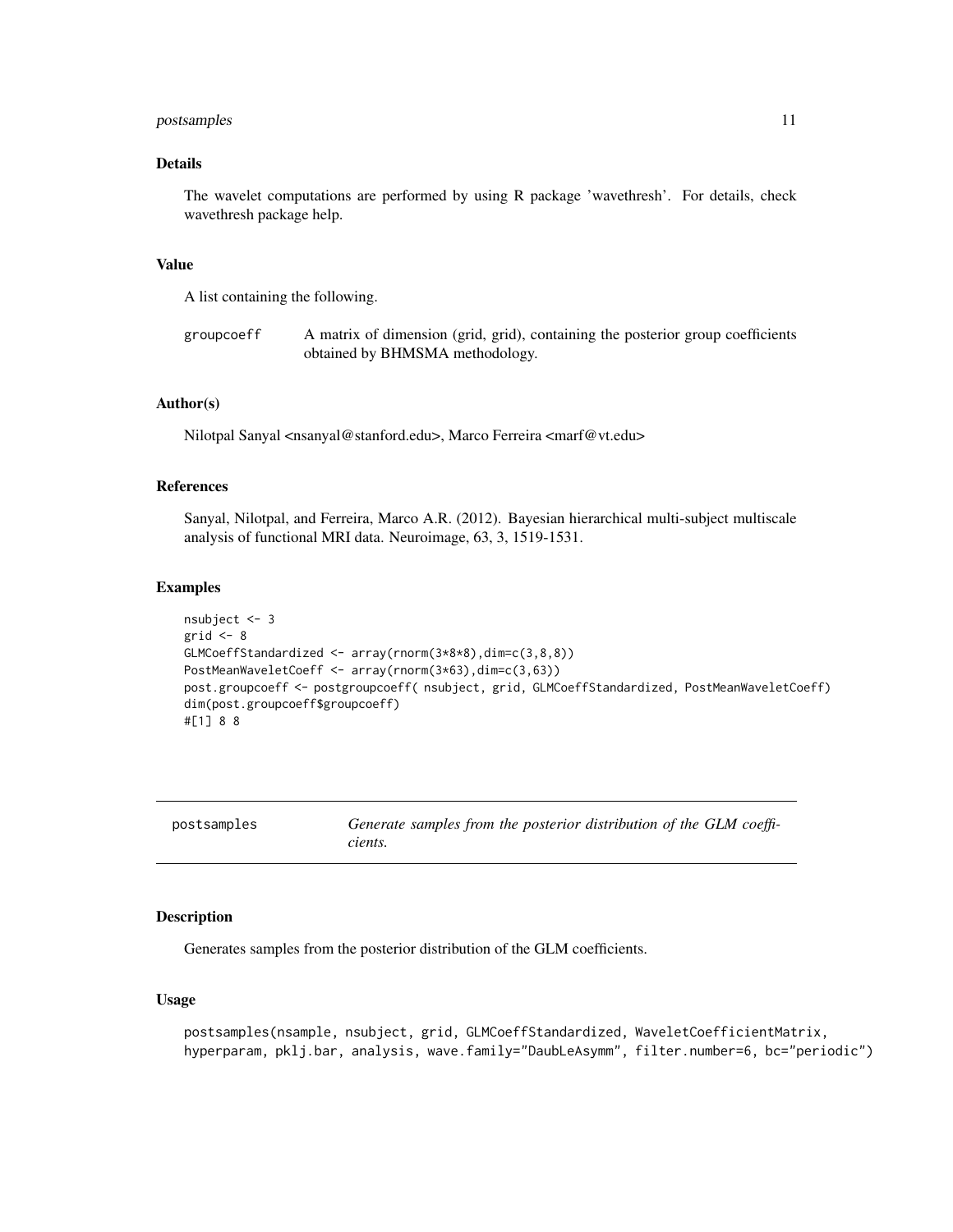## Arguments

| nsample                  | Number of samples to be generated.                                                                                                                                                                 |
|--------------------------|----------------------------------------------------------------------------------------------------------------------------------------------------------------------------------------------------|
| nsubject                 | Number of subjects included in the analysis.                                                                                                                                                       |
| grid                     | The number of voxels in one row (or, one column) of the brain slice of interest.<br>Must be a power of 2. The total number of voxels is grid^2. The maximum grid<br>value for this package is 512. |
| GLMCoeffStandardized     |                                                                                                                                                                                                    |
|                          | An array of dimension (nsubject, grid, grid), containing for each subject the<br>standardized GLM coefficients obtained by fitting GLM to the time-series cor-<br>responding to the voxels.        |
| WaveletCoefficientMatrix |                                                                                                                                                                                                    |
|                          | A matrix of dimension (nsubject, $grid^2-1$ ), containing for each subject the<br>wavelet coefficients of all levels stacked together (by the increasing order of<br>resolution level).            |
| hyperparam               | A vector containing the estimates of the six hyperparameters.                                                                                                                                      |
| pklj.bar                 | A matrix of dimension (nsubject, $grid^2-1$ ), containing the piklj bar values (see<br>References for details).                                                                                    |
| analysis                 | "MSA" or "SSA", depending on whether performing multi-subject analysis or<br>single subject analysis.                                                                                              |
| wave.family              | The family of wavelets to use - "DaubExPhase" or "DaubLeAsymm". Default<br>is "DaubLeAsymm".                                                                                                       |
| filter.number            | The number of vanishing moments of the wavelet. By default 6.                                                                                                                                      |
| bc                       | The boundary condition to use - "periodic" or "symmetric". Default is "peri-<br>odic".                                                                                                             |

## Details

The wavelet computations are performed by using R package 'wavethresh'. For details, check wavethresh package help.

## Value

A list containing the following.

| samples       | An array of dimension (nsubject, grid, grid, nsample), containing for each subject<br>the posterior samples of the GLM coefficients.                                             |
|---------------|----------------------------------------------------------------------------------------------------------------------------------------------------------------------------------|
| postdiscovery | An array of dimension (nsubject, grid, grid), containing for each subject the pos-<br>terior discovery maps of the GLM coefficients (for details see Morris et al.<br>$(2011)$ . |

## Author(s)

Nilotpal Sanyal <nsanyal@stanford.edu>, Marco Ferreira <marf@vt.edu>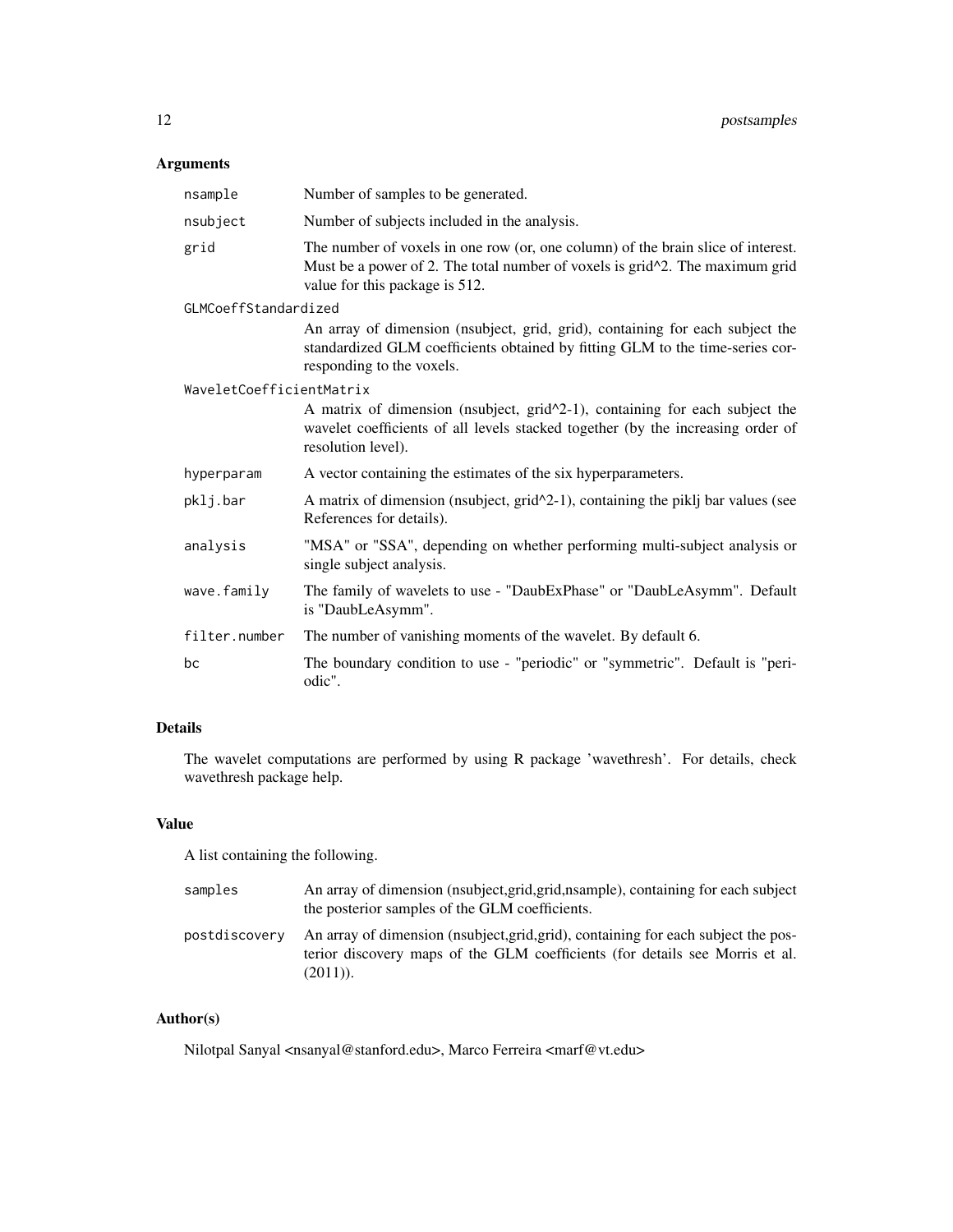## <span id="page-12-0"></span>postwaveletcoeff 13

#### References

Sanyal, Nilotpal, and Ferreira, Marco A.R. (2012). Bayesian hierarchical multi-subject multiscale analysis of functional MRI data. Neuroimage, 63, 3, 1519-1531.

Morris, J.S. et al. (2011). Automated analysis of quantitative image data using isomorphic functional mixed models, with application to proteomic data. Ann. Appl. Stat. 5, 894-923.

#### Examples

```
nsubject <- 3
grid <-8nsample <- 5
GLMCoeffStandardized <- array(rnorm(3*8*8),dim=c(3,8,8))
WaveletCoefficientMatrix <- array(rnorm(3*63),dim=c(3,63))
hyperparam <- rep(.2,6)
pklj.bar <- array(runif(3*63),dim=c(3,63))
analysis <- "multi"
post.samples <- postsamples(nsample, nsubject, grid, GLMCoeffStandardized,
WaveletCoefficientMatrix, hyperparam, pklj.bar, analysis)
dim(post.samples$samples)
#[1] 3 8 8 5
```
postwaveletcoeff *Obtain posterior mean and posterior median of the wavelet coefficients using BHMSMA methodology.*

## Description

Computes posterior mean and posterior median of the wavelet coefficients using BHMSMA methodology.

## Usage

```
postwaveletcoeff(nsubject, grid, WaveletCoefficientMatrix, hyperparam,
pklj.bar, analysis)
```
## Arguments

| nsubject                 | Number of subjects included in the analysis.                                                                                                                                                          |
|--------------------------|-------------------------------------------------------------------------------------------------------------------------------------------------------------------------------------------------------|
| grid                     | The number of voxels in one row (or, one column) of the brain slice of interest.<br>Must be a power of 2. The total number of voxels is $grid^2$ . The maximum grid<br>value for this package is 512. |
| WaveletCoefficientMatrix | A matrix of dimension (nsubject, $grid^2-1$ ), containing for each subject the<br>wavelet coefficients of all levels stacked together (by the increasing order of<br>resolution level).               |
| hyperparam               | A vector containing the estimates of the six hyperparameters.                                                                                                                                         |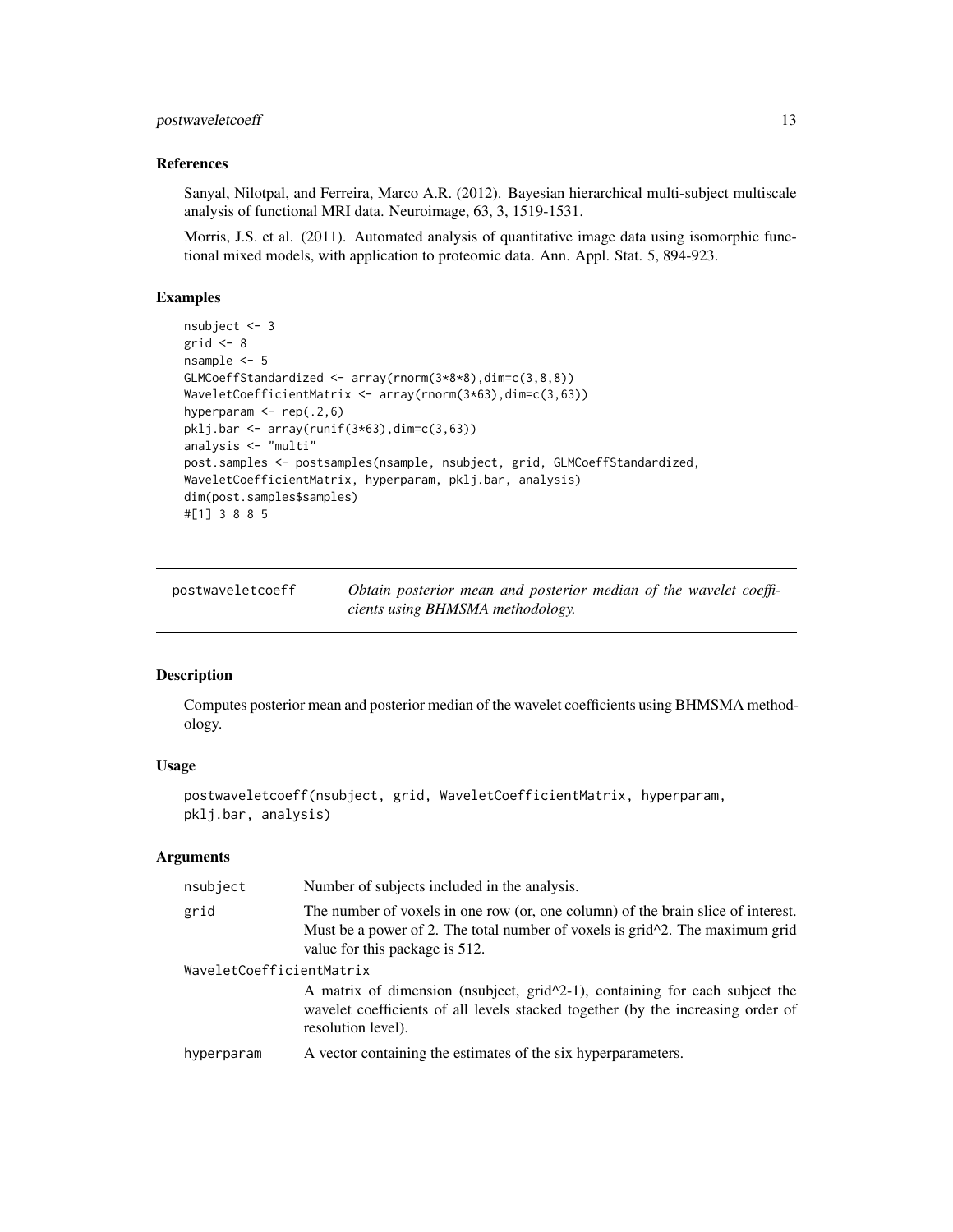<span id="page-13-0"></span>

| pkli.bar | A matrix of dimension (nsubject, $grid^2-1$ ), containing the piklj bar values (see<br>Reference for details). |
|----------|----------------------------------------------------------------------------------------------------------------|
| analysis | "MSA" or "SSA", depending on whether performing multi-subject analysis or<br>single subject analysis.          |

#### Value

A list containing the following.

PostMeanWaveletCoeff

A matrix of size (nsubject, grid^2-1), containing for each subject the posterior mean of the wavelet coefficients of all levels stacked together (by the increasing order of resolution level).

#### PostMedianWaveletCoeff

A matrix of size (nsubject, grid^2-1), containing for each subject the posterior median of the wavelet coefficients of all levels stacked together.

#### Author(s)

Nilotpal Sanyal <nsanyal@stanford.edu>, Marco Ferreira <marf@vt.edu>

## References

Sanyal, Nilotpal, and Ferreira, Marco A.R. (2012). Bayesian hierarchical multi-subject multiscale analysis of functional MRI data. Neuroimage, 63, 3, 1519-1531.

#### Examples

```
nsubject <- 3
grid <-8nsample <- 5
GLMCoeffStandardized <- array(rnorm(3*8*8),dim=c(3,8,8))
WaveletCoefficientMatrix <- array(rnorm(3*63),dim=c(3,63))
hyperparam <- rep(.2,6)
pklj.bar <- array(runif(3*63),dim=c(3,63))
analysis <- "multi"
post.waveletcoeff <- postwaveletcoeff(nsubject, grid, WaveletCoefficientMatrix,
hyperparam, pklj.bar, analysis)
dim(post.waveletcoeff$PostMeanWaveletCoeff)
#[1] 3 63
```
read.fmridata *Read fMRI data from fMRI image files.*

## Description

Reads fMRI data from fMRI image files into a 4D array.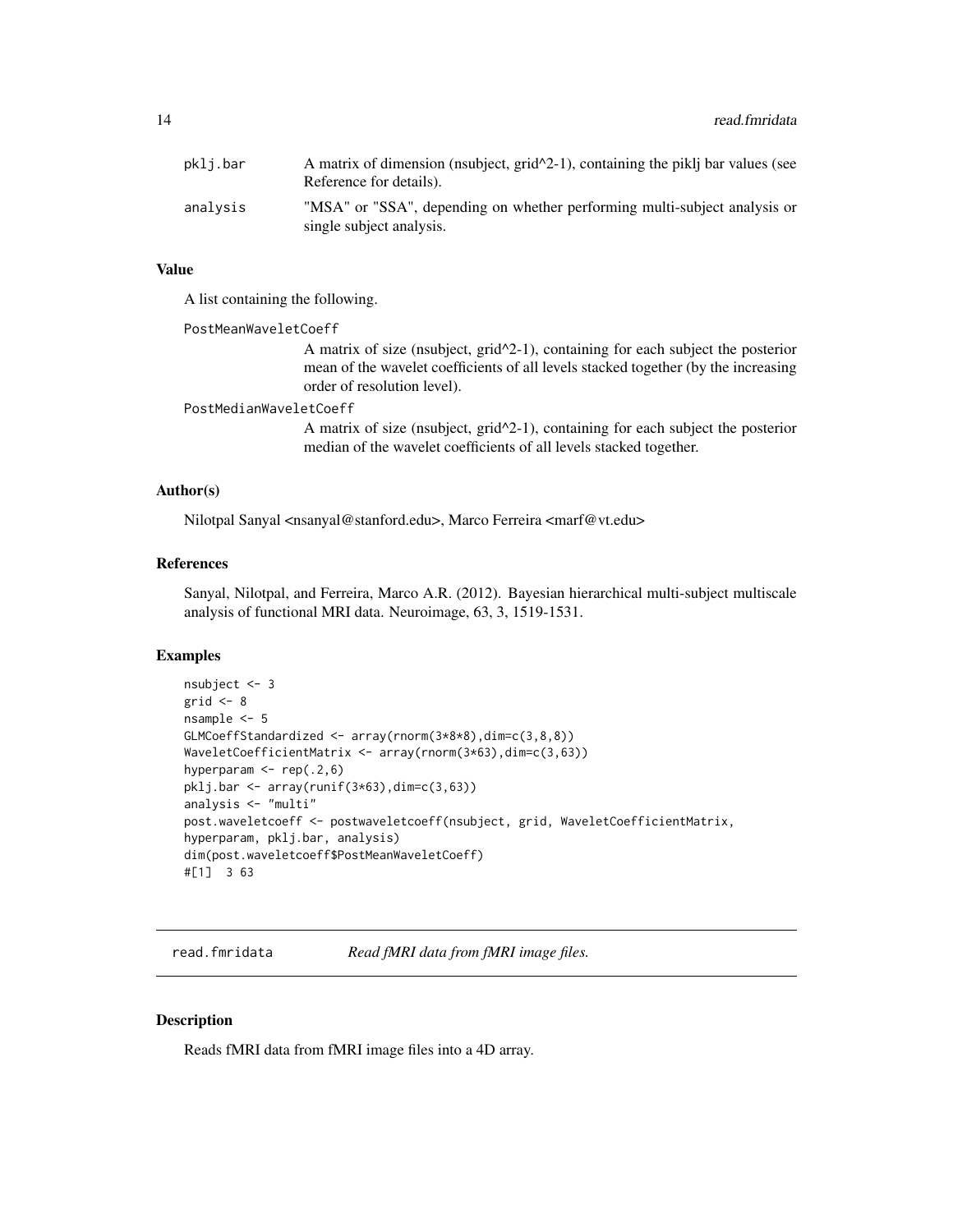## <span id="page-14-0"></span>read.fmridata 15

## Usage

```
read.fmridata( directory, format, prefix, nimages, dim.image, nii=TRUE )
```
## Arguments

| directory | Location of the directory where the fMRI image files are stored. Insert within<br>quotations ("").                                                                                                                                                                                                                                            |
|-----------|-----------------------------------------------------------------------------------------------------------------------------------------------------------------------------------------------------------------------------------------------------------------------------------------------------------------------------------------------|
| format    | The format of the data file. One of "Analyze" (.img/.hdr files), "Nifti" (.img/.hdr<br>files or .nii files) or "Afni" (.HEAD/.BRIK files).                                                                                                                                                                                                    |
| prefix    | If format is "Analyze" or "Nifti", then the part of the fMRI image file name<br>appearing before the image number. The image number is assumed to have<br>four digit representation, that is, the lowest number is 0001 and the highest<br>possible number is 9999. If format is "Afni", then the file name. Insert within<br>quotations(""). |
| nimages   | If format is "Analyze", number of images to be read beginning from the first<br>image. If format is "Afni", not necessary.                                                                                                                                                                                                                    |
| dim.image | Size of the 3D fMRI image. A vector with three elements.                                                                                                                                                                                                                                                                                      |
| nii       | Necessary only for "Nifti" format. nii=TRUE (default) indicates the image files<br>are in .nii files . nii=FALSE indicates the image files are .img/.hdr files.                                                                                                                                                                               |

## Details

The function uses package 'oro.nifti' for reading from fMRI data files. For details, check oro.nifti package help.

## Value

A list containing the following:

fmridata An array of dimension (dim.image, nimages), containing the image data for all images/time-points.

## Author(s)

Nilotpal Sanyal <nsanyal@stanford.edu>, Marco Ferreira <marf@vt.edu>

## See Also

[readANALYZE,](#page-0-0) [readNIfTI,](#page-0-0) [readAFNI](#page-0-0)

## Examples

# See package vignette.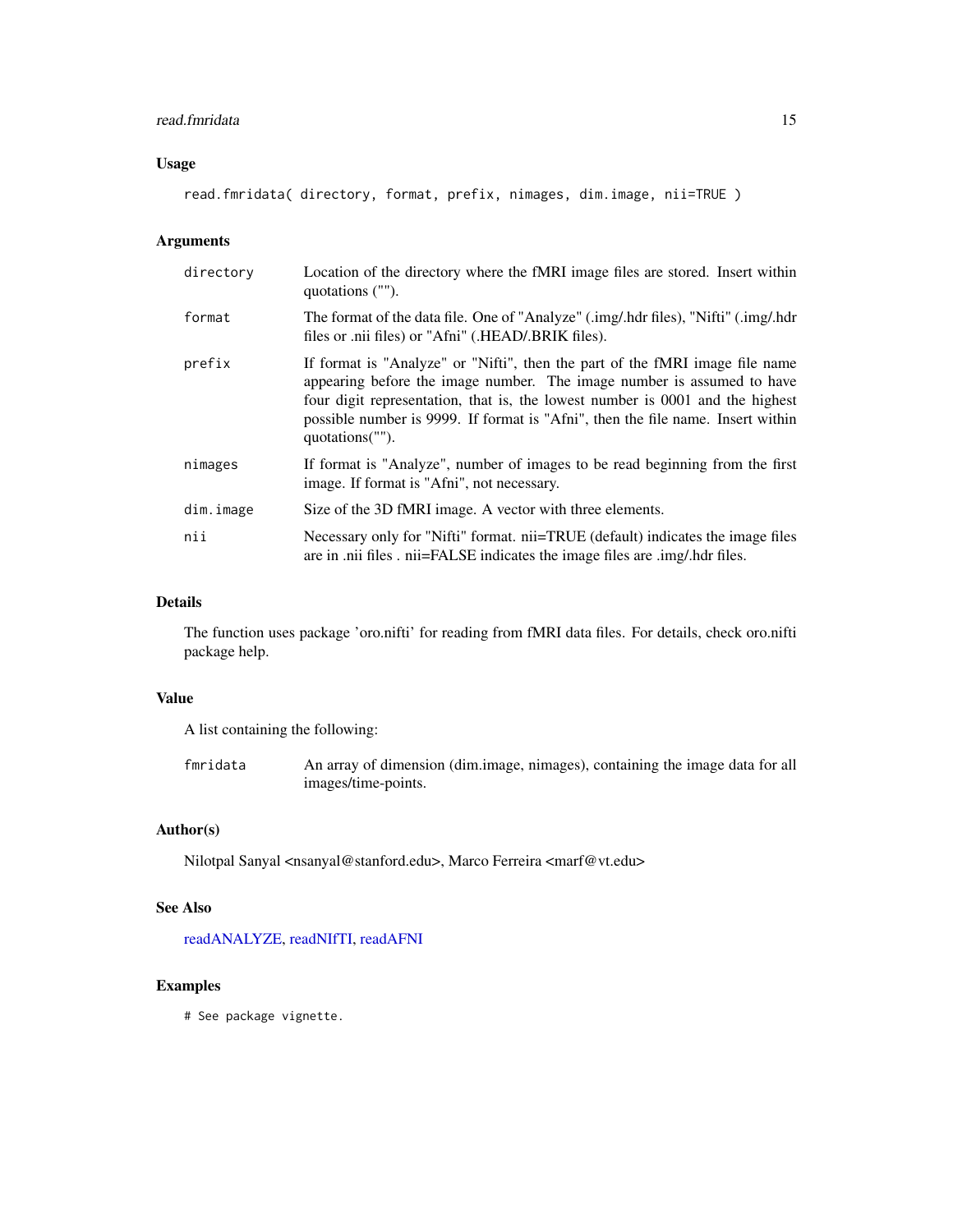<span id="page-15-0"></span>waveletcoeff *Apply discrete wavelet transform to the GLM coefficients and obtain the wavelet coefficients.*

## Description

Applies 2D discrete wavelet transform to the standardized GLM coefficient maps and returns the wavelet coefficients of all resolution levels.

## Usage

```
waveletcoeff(nsubject, grid, GLMCoeffStandardized,
wave.family="DaubLeAsymm", filter.number=6, bc="periodic")
```
#### Arguments

| nsubject             | Number of subjects included in the analysis.                                                                                                                                                       |
|----------------------|----------------------------------------------------------------------------------------------------------------------------------------------------------------------------------------------------|
| grid                 | The number of voxels in one row (or, one column) of the brain slice of interest.<br>Must be a power of 2. The total number of voxels is grid^2. The maximum grid<br>value for this package is 512. |
| GLMCoeffStandardized |                                                                                                                                                                                                    |
|                      | An array of dimension (nsubject, grid, grid), containing for each subject the<br>standardized GLM coefficients obtained by fitting GLM to the time-series cor-<br>responding to the voxels.        |
| wave.family          | The family of wavelets to use - "DaubExPhase" or "DaubLeAsymm". Default<br>is "DaubLeAsymm".                                                                                                       |
| filter.number        | The number of vanishing moments of the wavelet. By default 6.                                                                                                                                      |
| bc                   | The boundary condition to use - "periodic" or "symmetric". Default is "peri-<br>odic".                                                                                                             |

## Details

The wavelet decomposition is performed by using R package 'wavethresh'. For details, check wavethresh package help.

## Value

A list containing the following.

```
WaveletCoefficientMatrix
```
A matrix of dimension (nsubject, grid^2-1), containing for each subject the wavelet coefficients of all levels stacked together (by the increasing order of resolution level).

## Author(s)

Nilotpal Sanyal <nsanyal@stanford.edu>, Marco Ferreira <marf@vt.edu>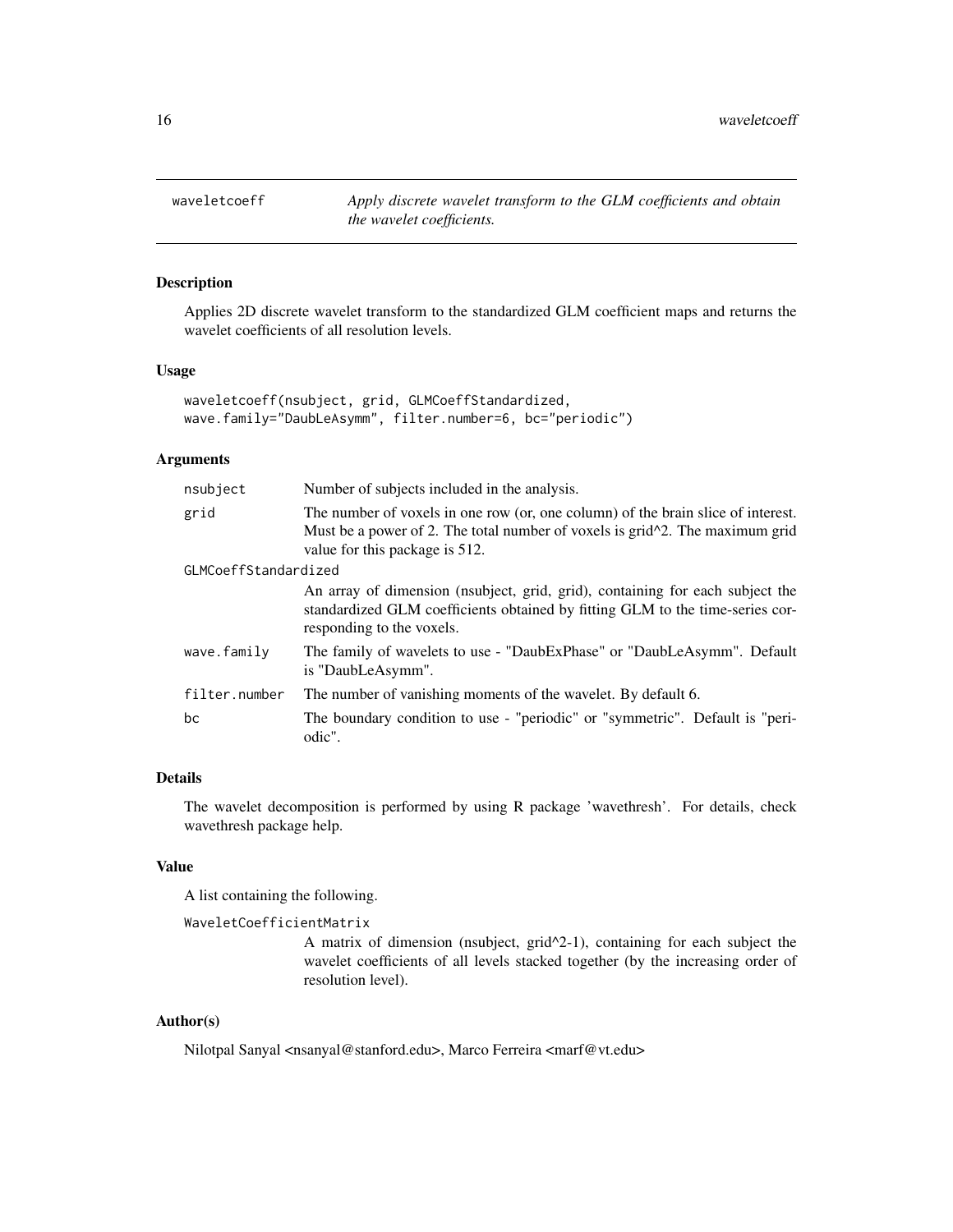## waveletcoeff and the state of the state of the state of the state of the state of the state of the state of the state of the state of the state of the state of the state of the state of the state of the state of the state

## Examples

```
nsubject <- 3
grid <-8Data <- array(dim=c(3,8,8,10),rnorm(3*8*8*10))
DesignMatrix \le cbind( c(rep(c(1,0),5)), rep(1,10))
glm.fit <- glmcoeff(nsubject, grid, Data, DesignMatrix)
GLMCoeffStandardized <- glm.fit$GLMCoeffStandardized
wavelet.coeff <- waveletcoeff(nsubject, grid, GLMCoeffStandardized)
dim(wavelet.coeff$WaveletCoefficientMatrix)
#[1] 3 63
```